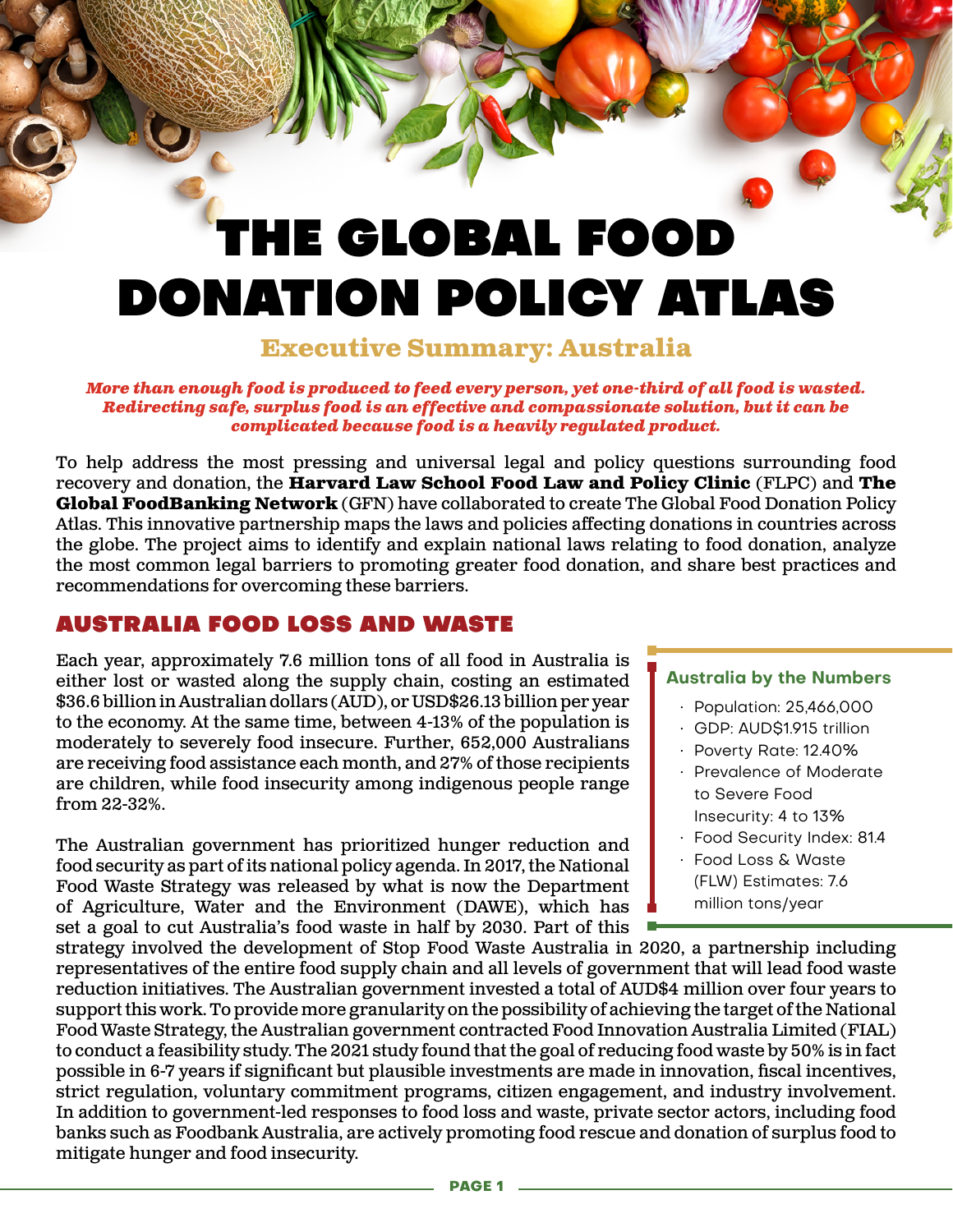#### AUSTRALIA FOOD DONATION POLICY HIGHLIGHTS

**DATE LABELING:** Australia's date labeling scheme is set out in Section 1.2.5 of the *Australia New Zealand Food Standards Code 2014* (FSC) and is enforced at the state and territory level. Consistent with the 2018 update to the *Codex Alimentarius'* General Standard for the Labelling of Prepackaged Foods, the FSC imposes a dual date labeling scheme on most food items, with the exception of bread. Specifically, the labeling scheme distinguishes between safety-based and quality-based date labels, requiring manufacturers to affix either a safety-based date, expressed as "Use By" only for food that is considered a potential risk to consumers, "because of health or safety reasons," or a "Best Before" date after which food may still be perfectly safe to consume, except for food that is two or more years old or ice cream.

**ACTION OPPORTUNITY:** To ensure that quality-based date labels do not result in the disposal of food that is otherwise safe for consumption, sale, or donation, the Australian government should **standardize and clarify date labels**, requiring that manufacturers or retailers who choose to affix date labels on foods use only one of two prescribed labels that are based on whether the product is labeled to indicate a decline in quality versus a safety risk. The Australian government should **amend the date labeling law to expressly permit the sale and/or donation of food past its quality-based date.** Finally, the Australian government should **promote consumer and business education and awareness on the meaning of date labels** once the labels are standardized.

**LIABILITY PROTECTION FOR FOOD DONATIONS:** While liability protection has not been enacted at the federal level, **each state and territory in Australia has enacted laws to provide protection from civil liability to food donors. Food recovery organizations in New South Wales, South Australia, and Tasmania receive express liability protection for food donation.** However, Queensland, Victoria, Western Australia, the Northern Territory, and the Australian Capital Territory expressly exclude organizations that distribute food donated by others from civil liability protection, This means that food recovery organizations would not receive protection in these jurisdiction. Without such protections, food donors and intermediaries may refrain from food donation and recovery, fearing potential liability should a beneficiary claim they were harmed after consuming donated food. Although there have been no lawsuits in Australia related to the consumption of donated food, businesses are reticent to donate food. Global corporations, in particular, are wary of exposing themselves to potential litigation.

**ACTION OPPORTUNITY:** To dispel concerns of food donors and food recovery organizations regarding potential liability for food donations, the Australian government should adopt national legislation that **establishes clear liability protection for food donors and food recovery organizations** when the donated food is in compliance with all applicable laws and regulations. The protection should presume good faith on behalf of the food donor or food recovery organization. In order to balance the interest of donors and food recovery organizations with those of the ultimate recipients, any liability protection should require donated food to meet all relevant food safety laws, and liability protection should not be available if harm is the result of intentional action or the donor or distributor acted with reckless indifference. If a national liability protection scheme is not enacted, states and territories can still improve upon their laws by expanding protection to cover the food recovery organizations in those states where protection only extends to food donors.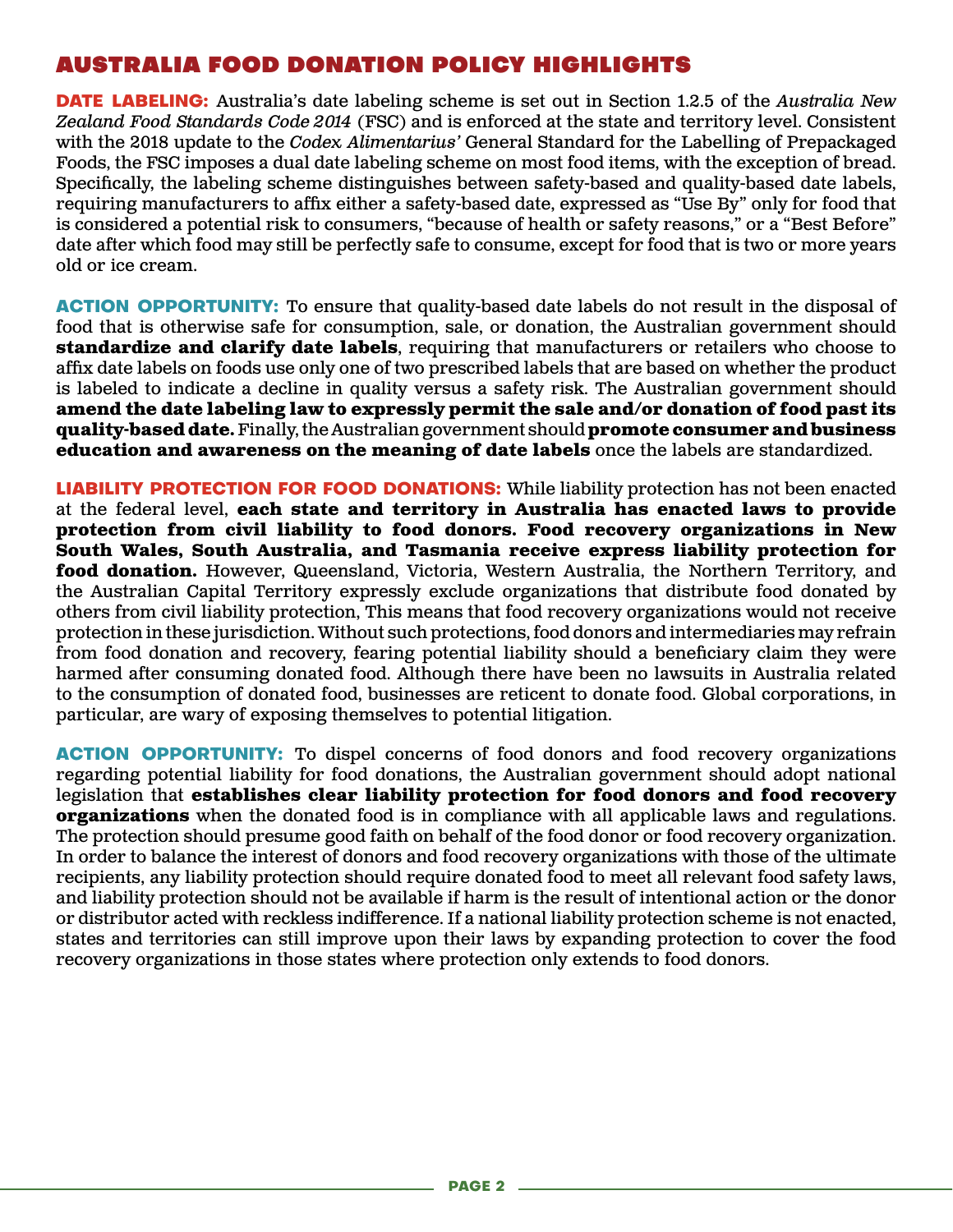#### AUSTRALIA FOOD DONATION POLICY OPPORTUNITIES

**FOOD SAFETY FOR DONATIONS:** In Australia, food safety laws are mostly contained within Chapter 3 of the Australia New Zealand Food Standards Code (FSC). While the FSC does not explicitly contain food donation in its scope, existing food safety rules are broad in scope and presumably apply to food donations. However, food donations are not explicitly mentioned in law or guidance at the national or state/territory level.

**ACTION OPPORTUNITY:** To ensure that food is donated safely and does not pose risks to recipients, as well as provide clarity to encourage food donors, the Australian government should **amend the FSC to feature a donation-specific chapter to eliminate the uncertainty around which FSC provisions apply to the safety of donated food.** In addition, or alternatively, the federal government should produce and disseminate clarifying guidance on food safety requirements relevant to donation.

**TAX INCENTIVES AND BARRIERS:** Food donation helps mitigate hunger and stimulate the economy, but can also be expensive, as food donors must allocate time and money to recover, package, store, and transport surplus food that otherwise would be discarded, usually at no or low cost. Taxes can either help offset these expenses and create an incentive to donate, or they can create an additional barrier to donation, one which contributes to greater food loss and waste. Australia's Income Tax Assessment Act 1997 (ITAA 1997) allows donors to claim a deduction for donations to qualifying institutions when (1) the property is donated within 12 months of its purchase and is valued at AUD\$2 or more; (2) the property is valued at AUD\$5,000 or more by the Commissioner of the Australian Tax Office (ATO) where (a) if a donor purchased the property more than 12 months before donating it, the donor can claim a tax deduction for what it was valued by the ATO on the valuation certificate, or (b) if the donor did not purchase the property and donated it at any value, the donor can claim a deduction for the amount the ATO valued the property on the valuation certificate; or (3) if the donor is a business owner and it donates trading stock, subject to the following conditions: (a) the donation must be made outside the ordinary course of business, and (b) the donor has not claimed an income tax deduction for the forced disposal or death of livestock. Also, **there are no specific tax barriers to donation, as most food and drink is "zero rated" for the Goods and Services Tax (GST)** meaning no GST is charged on such foods. For food that is not "zero-rated,"—which includes but is not limited to confectionary goods, savory snacks, ice cream, biscuits, bakery products, alcohol, and many flavored beverages that are less than 90% by volume fruit or vegetable juice—a business can claim an input GST credit for GST paid when acquiring ingredients if the food is donated. This means that taxpayers may offer this food for donation without concern about transferring and reclaiming the GST.

**ACTION OPPORTUNITY:** In order to offset costs businesses may incur when donating food, the Australian government should **amend the ITAA 1997 to cover costs incurred in the transport, storage, and refrigeration of donated food.** Further, the Australian government should **develop a food-donation specific tax deduction that provides a higher valuation for donated food** to encourage businesses to donate rather than discard food.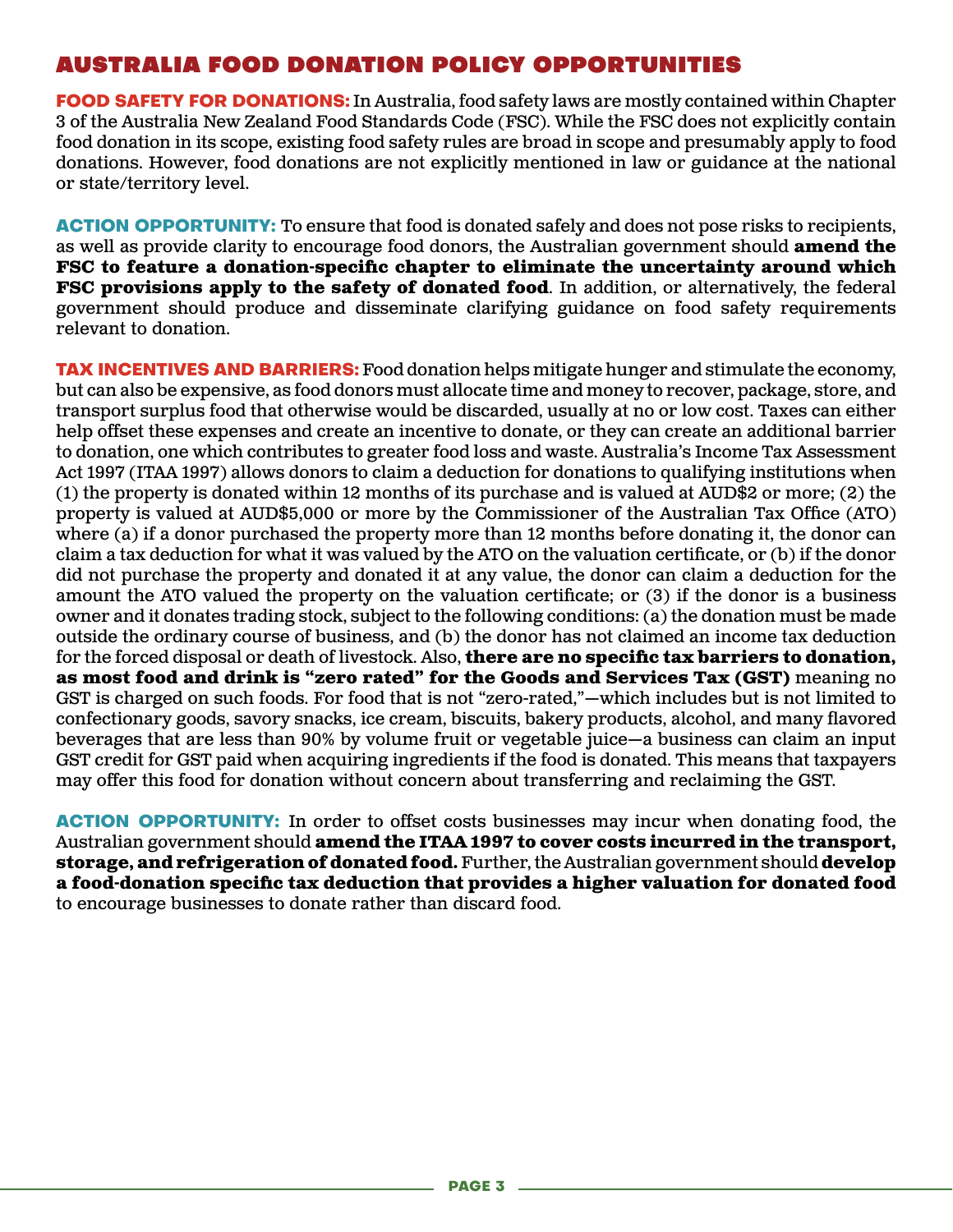### AUSTRALIA FOOD DONATION POLICY: HOW DOES IT COMPARE?

Australia's adoption of the National Food Waste Strategy and the feasibility study conducted on targeted food waste action items demonstrate the attention that the country is placing on the issues surrounding food loss and waste (FLW). While Australia works toward a comprehensive framework for redirecting safe, surplus, or otherwise unmarketable food to those who need it most, policymakers should pursue targeted improvements to existing law and regulations that impact food donation. In particular, such targeted policies should include clarifying food safety rules for food donations, making amendments to the existing date labeling scheme to expand its effectiveness, enacting national liability protections for food donors and food recovery organizations, and creating tax incentives to promote food recovery.

| Food<br><b>Safety for</b><br><b>Donations</b> | <b>Date</b><br>Labeling | Liability<br><b>Protection</b><br>for Food<br><b>Donation</b> | Tax<br><b>Incentives</b> | Tax<br><b>Barriers</b> | <b>Donation</b><br><b>Requirements</b><br>or Food<br><b>Waste</b><br><b>Penalties</b> | Government<br><b>Grants and</b><br><b>Incentives</b> | <b>National</b><br>FLW/<br><b>Donation Law</b><br>or Policy |
|-----------------------------------------------|-------------------------|---------------------------------------------------------------|--------------------------|------------------------|---------------------------------------------------------------------------------------|------------------------------------------------------|-------------------------------------------------------------|
| <b>No</b>                                     | <b>Moderate</b>         | <b>Moderate</b>                                               | <b>Moderate</b>          | <b>No</b>              | <b>No</b>                                                                             | <b>Limited</b>                                       | <b>Yes</b>                                                  |

For more detail on how Australia measures up against the other countries evaluated in The Global Food Donation Policy Atlas project, check out [www.atlas.foodbanking.org](http://www.atlas.foodbanking.org). For more information about the food donation legal framework in and policy recommendations for strengthening this framework, check out the food donation law and policy Legal Guide and Policy Recommendations for Australia.